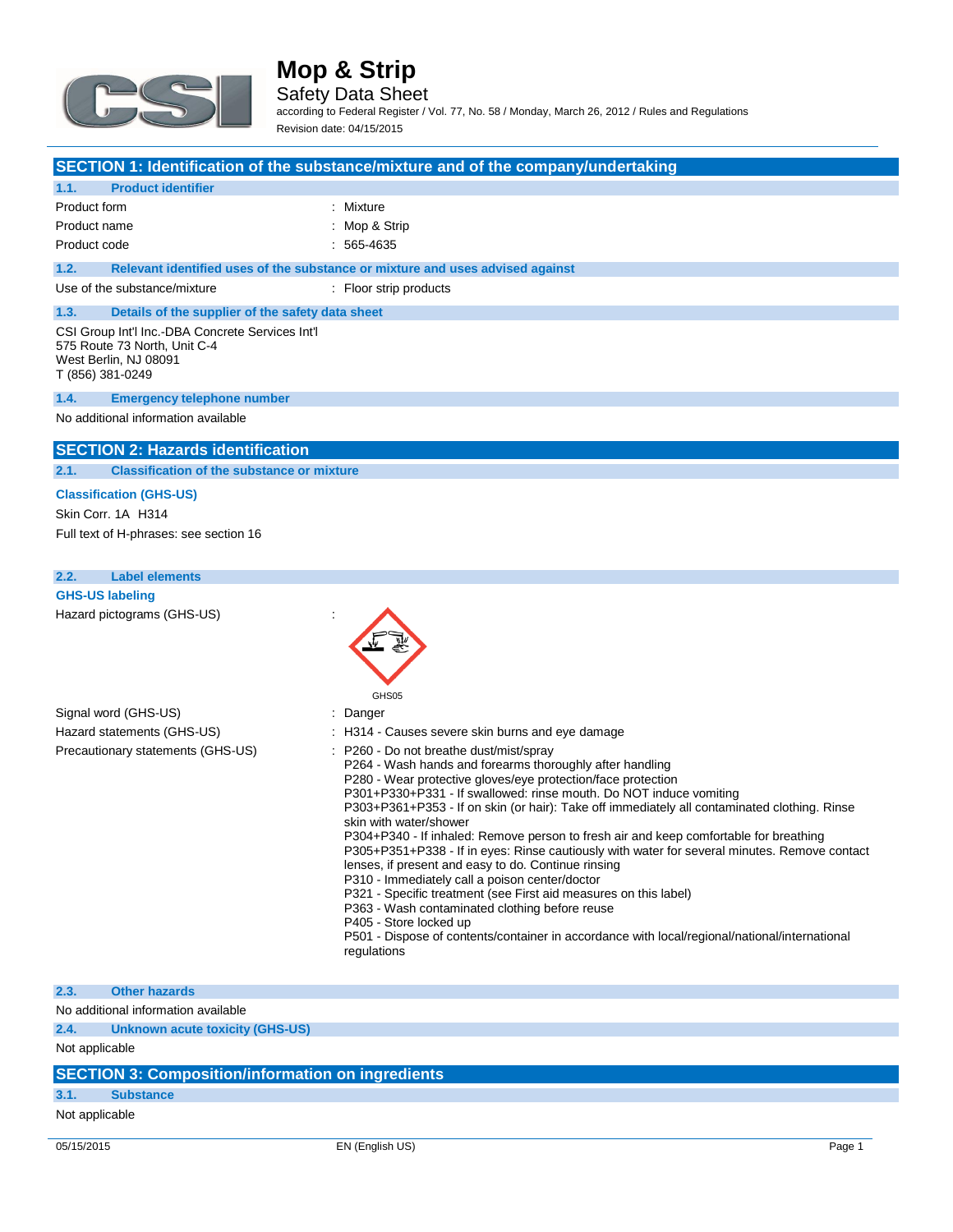## Safety Data Sheet

according to Federal Register / Vol. 77, No. 58 / Monday, March 26, 2012 / Rules and Regulations

| 3.2.<br><b>Mixture</b>                       |                           |               |                                                                                                                                                                        |
|----------------------------------------------|---------------------------|---------------|------------------------------------------------------------------------------------------------------------------------------------------------------------------------|
| <b>Name</b>                                  | <b>Product identifier</b> | $\frac{9}{6}$ | <b>Classification (GHS-US)</b>                                                                                                                                         |
| 2-butoxyethanol                              | (CAS No) 111-76-2         | $5 - 10$      | Flam. Liq. 4, H227<br>Acute Tox. 4 (Oral), H302<br>Acute Tox. 3 (Dermal), H311<br>Acute Tox. 2 (Inhalation:gas),<br>H330<br>Skin Irrit. 2, H315<br>Eye Irrit. 2A, H319 |
| 2-aminoethanol                               | (CAS No) 141-43-5         | $1 - 5$       | Flam. Liq. 4, H227<br>Acute Tox. 4 (Oral), H302<br>Acute Tox. 4 (Dermal), H312<br>Skin Corr. 1B, H314                                                                  |
| Sodium Hydroxide, conc=50%, aqueous solution | (CAS No) 1310-73-2        | $1 - 5$       | Skin Corr. 1A, H314                                                                                                                                                    |

Full text of H-phrases: see section 16

| <b>SECTION 4: First aid measures</b>                                        |                                                                                                                                                                                 |
|-----------------------------------------------------------------------------|---------------------------------------------------------------------------------------------------------------------------------------------------------------------------------|
| <b>Description of first aid measures</b><br>4.1.                            |                                                                                                                                                                                 |
| First-aid measures general                                                  | : Never give anything by mouth to an unconscious person. If you feel unwell, seek medical<br>advice (show the label where possible).                                            |
| First-aid measures after inhalation                                         | Remove victim to fresh air and keep at rest in a position comfortable for breathing. Immediately<br>call a poison center or doctor/physician.                                   |
| First-aid measures after skin contact                                       | : Remove/Take off immediately all contaminated clothing. Rinse skin with water/shower.<br>Immediately call a poison center or doctor/physician.                                 |
| First-aid measures after eye contact                                        | : Rinse cautiously with water for several minutes. Remove contact lenses, if present and easy to<br>do. Continue rinsing. Immediately call a poison center or doctor/physician. |
| First-aid measures after ingestion                                          | : Rinse mouth. Do NOT induce vomiting. Immediately call a poison center or doctor/physician.                                                                                    |
| 4.2.<br>Most important symptoms and effects, both acute and delayed         |                                                                                                                                                                                 |
| Symptoms/injuries                                                           | : Causes severe skin burns and eye damage.                                                                                                                                      |
| 4.3.                                                                        | Indication of any immediate medical attention and special treatment needed                                                                                                      |
| No additional information available                                         |                                                                                                                                                                                 |
| <b>SECTION 5: Firefighting measures</b>                                     |                                                                                                                                                                                 |
| <b>Extinguishing media</b><br>5.1.                                          |                                                                                                                                                                                 |
| Suitable extinguishing media                                                | : Foam. Dry powder. Carbon dioxide. Water spray. Sand.                                                                                                                          |
| Unsuitable extinguishing media                                              | : Do not use a heavy water stream.                                                                                                                                              |
| 5.2.<br>Special hazards arising from the substance or mixture               |                                                                                                                                                                                 |
| Reactivity                                                                  | : Thermal decomposition generates : corrosive vapors.                                                                                                                           |
| 5.3.<br><b>Advice for firefighters</b>                                      |                                                                                                                                                                                 |
| Firefighting instructions                                                   | : Use water spray or fog for cooling exposed containers. Exercise caution when fighting any<br>chemical fire. Prevent fire-fighting water from entering environment.            |
| Protection during firefighting                                              | : Do not enter fire area without proper protective equipment, including respiratory protection.                                                                                 |
| <b>SECTION 6: Accidental release measures</b>                               |                                                                                                                                                                                 |
| Personal precautions, protective equipment and emergency procedures<br>6.1. |                                                                                                                                                                                 |
| 6.1.1.<br>For non-emergency personnel                                       |                                                                                                                                                                                 |
| Emergency procedures                                                        | : Evacuate unnecessary personnel.                                                                                                                                               |
|                                                                             |                                                                                                                                                                                 |
| 6.1.2.<br>For emergency responders                                          |                                                                                                                                                                                 |
| Protective equipment                                                        | : Equip cleanup crew with proper protection.<br>: Ventilate area.                                                                                                               |
| Emergency procedures                                                        |                                                                                                                                                                                 |
| 6.2.<br><b>Environmental precautions</b>                                    |                                                                                                                                                                                 |
|                                                                             | Prevent entry to sewers and public waters. Notify authorities if liquid enters sewers or public waters.                                                                         |
| 6.3.<br>Methods and material for containment and cleaning up                |                                                                                                                                                                                 |
| Methods for cleaning up                                                     | : Soak up spills with inert solids, such as clay or diatomaceous earth as soon as possible. Collect<br>spillage. Store away from other materials.                               |
| 6.4.<br><b>Reference to other sections</b>                                  |                                                                                                                                                                                 |
| See Heading 8. Exposure controls and personal protection.                   |                                                                                                                                                                                 |
| 05/15/2015                                                                  | EN (English US)<br>2/9                                                                                                                                                          |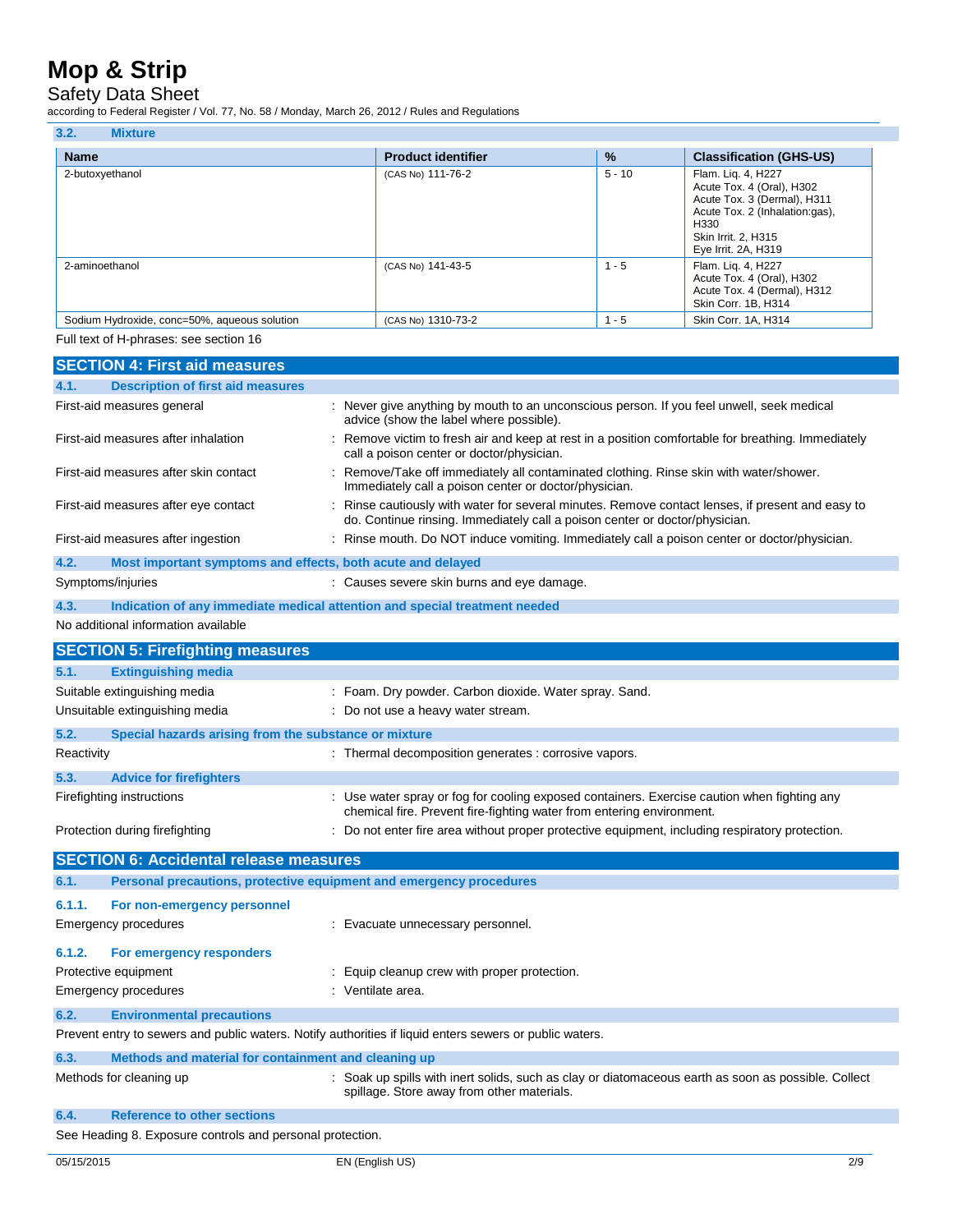Safety Data Sheet

according to Federal Register / Vol. 77, No. 58 / Monday, March 26, 2012 / Rules and Regulations

| <b>SECTION 7: Handling and storage</b>                               |                                                                                                                                                                                                                                                                                     |  |  |  |
|----------------------------------------------------------------------|-------------------------------------------------------------------------------------------------------------------------------------------------------------------------------------------------------------------------------------------------------------------------------------|--|--|--|
| <b>Precautions for safe handling</b><br>7.1.                         |                                                                                                                                                                                                                                                                                     |  |  |  |
| Precautions for safe handling                                        | : Wash hands and other exposed areas with mild soap and water before eating, drinking or<br>smoking and when leaving work. Provide good ventilation in process area to prevent formation<br>of vapor. Do not breathe dust/mist/spray. Avoid contact during pregnancy/while nursing. |  |  |  |
| Hygiene measures                                                     | : Wash hands and forearms thoroughly after handling.                                                                                                                                                                                                                                |  |  |  |
| Conditions for safe storage, including any incompatibilities<br>7.2. |                                                                                                                                                                                                                                                                                     |  |  |  |
| <b>Technical measures</b>                                            | : Comply with applicable regulations.                                                                                                                                                                                                                                               |  |  |  |
| Storage conditions                                                   | : Keep only in the original container in a cool, well ventilated place away from heat, hot surfaces,<br>sparks, open flame and other ignition sources. No smoking. Keep container closed when not in<br>use.                                                                        |  |  |  |
| Incompatible products                                                | : Strong bases. Strong acids.                                                                                                                                                                                                                                                       |  |  |  |
| Incompatible materials                                               | : Sources of ignition. Direct sunlight.                                                                                                                                                                                                                                             |  |  |  |

### **7.3. Specific end use(s)**

No additional information available

|                                                                                                                                                                                                                                                                                                                                                  | <b>SECTION 8: Exposure controls/personal protection</b>  |                       |  |  |  |
|--------------------------------------------------------------------------------------------------------------------------------------------------------------------------------------------------------------------------------------------------------------------------------------------------------------------------------------------------|----------------------------------------------------------|-----------------------|--|--|--|
| 8.1.<br><b>Control parameters</b>                                                                                                                                                                                                                                                                                                                |                                                          |                       |  |  |  |
| Mop & Strip                                                                                                                                                                                                                                                                                                                                      |                                                          |                       |  |  |  |
| <b>ACGIH</b>                                                                                                                                                                                                                                                                                                                                     | Not applicable                                           |                       |  |  |  |
| <b>OSHA</b>                                                                                                                                                                                                                                                                                                                                      | Not applicable                                           |                       |  |  |  |
| 2-butoxyethanol (111-76-2)                                                                                                                                                                                                                                                                                                                       |                                                          |                       |  |  |  |
| <b>ACGIH</b>                                                                                                                                                                                                                                                                                                                                     | ACGIH TWA (ppm)                                          | 20 ppm                |  |  |  |
| <b>ACGIH</b>                                                                                                                                                                                                                                                                                                                                     | ACGIH STEL (ppm)                                         | 20 ppm                |  |  |  |
| <b>ACGIH</b>                                                                                                                                                                                                                                                                                                                                     | Remark (ACGIH)                                           | Eye & URT irr         |  |  |  |
| <b>OSHA</b>                                                                                                                                                                                                                                                                                                                                      | OSHA PEL (TWA) (mg/m <sup>3</sup> )                      | 240 mg/m $3$          |  |  |  |
| <b>OSHA</b>                                                                                                                                                                                                                                                                                                                                      | OSHA PEL (TWA) (ppm)                                     | 50 ppm                |  |  |  |
| 2-aminoethanol (141-43-5)                                                                                                                                                                                                                                                                                                                        |                                                          |                       |  |  |  |
| <b>ACGIH</b>                                                                                                                                                                                                                                                                                                                                     | ACGIH TWA (ppm)                                          | 3 ppm                 |  |  |  |
| <b>ACGIH</b>                                                                                                                                                                                                                                                                                                                                     | ACGIH STEL (ppm)                                         | 3 ppm                 |  |  |  |
| <b>ACGIH</b>                                                                                                                                                                                                                                                                                                                                     | Remark (ACGIH)                                           | Eye & skin irr        |  |  |  |
| <b>OSHA</b>                                                                                                                                                                                                                                                                                                                                      | OSHA PEL (TWA) (mg/m <sup>3</sup> )                      | $6$ mg/m <sup>3</sup> |  |  |  |
| <b>OSHA</b>                                                                                                                                                                                                                                                                                                                                      | OSHA PEL (TWA) (ppm)                                     | 3 ppm                 |  |  |  |
|                                                                                                                                                                                                                                                                                                                                                  | Sodium Hydroxide, conc=50%, aqueous solution (1310-73-2) |                       |  |  |  |
| <b>ACGIH</b><br>Not applicable                                                                                                                                                                                                                                                                                                                   |                                                          |                       |  |  |  |
| <b>OSHA</b>                                                                                                                                                                                                                                                                                                                                      | Not applicable                                           |                       |  |  |  |
| 8.2.<br><b>Exposure controls</b>                                                                                                                                                                                                                                                                                                                 |                                                          |                       |  |  |  |
| Personal protective equipment                                                                                                                                                                                                                                                                                                                    | : Avoid all unnecessary exposure.                        |                       |  |  |  |
| : Wear protective gloves/eye protection/face protection protective gloves.<br>Hand protection<br>: Chemical goggles or face shield.<br>Eye protection<br>Skin and body protection<br>: Wear suitable protective clothing.<br>: Wear appropriate mask.<br>Respiratory protection<br>Other information<br>: Do not eat, drink or smoke during use. |                                                          |                       |  |  |  |
| <b>SECTION 9: Physical and chemical properties</b>                                                                                                                                                                                                                                                                                               |                                                          |                       |  |  |  |
| 9.1.                                                                                                                                                                                                                                                                                                                                             | Information on basic physical and chemical properties    |                       |  |  |  |
| Physical state                                                                                                                                                                                                                                                                                                                                   | : Liquid                                                 |                       |  |  |  |
| Color                                                                                                                                                                                                                                                                                                                                            | : Purple                                                 |                       |  |  |  |
| Odor                                                                                                                                                                                                                                                                                                                                             | : Butyl                                                  |                       |  |  |  |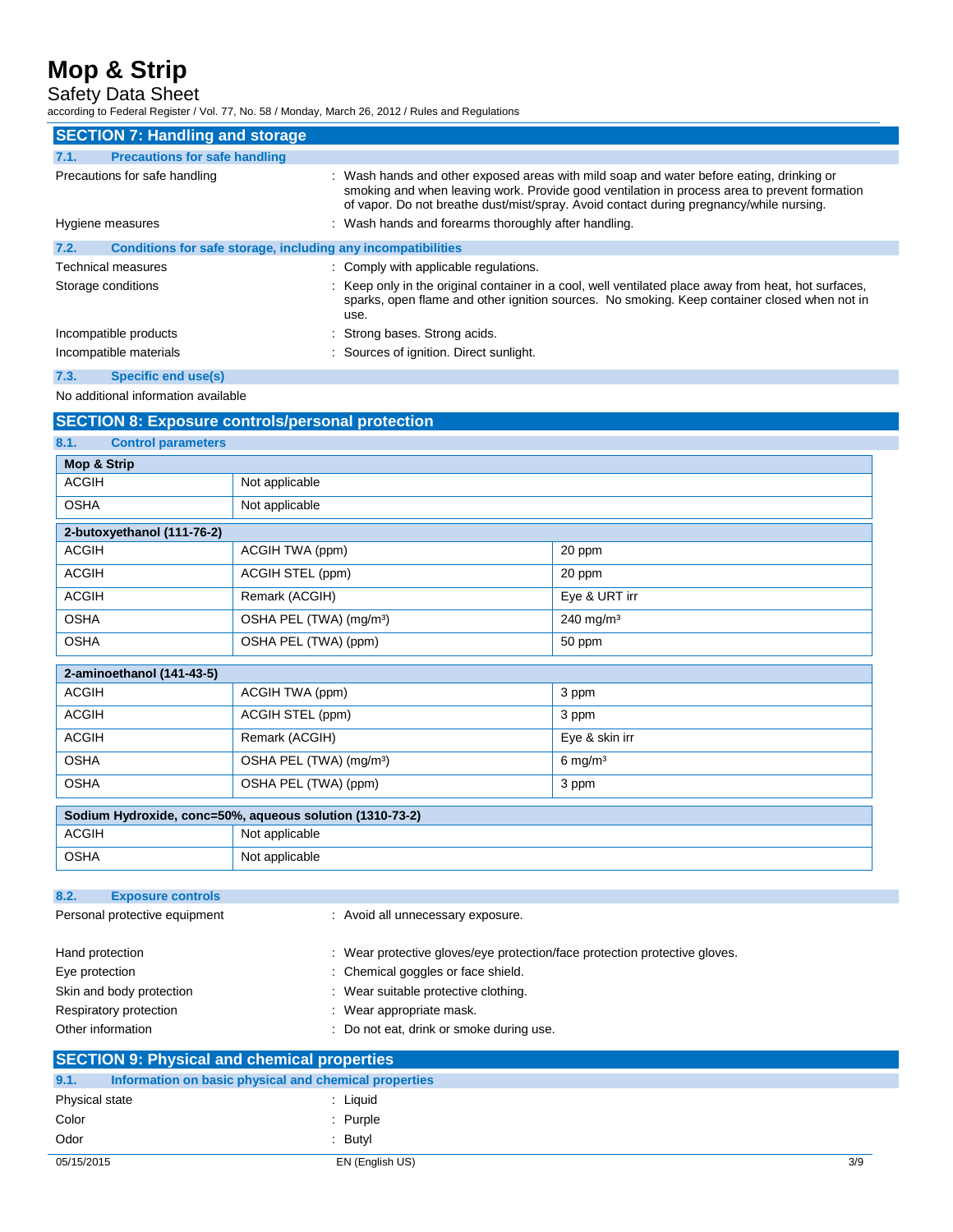Safety Data Sheet

according to Federal Register / Vol. 77, No. 58 / Monday, March 26, 2012 / Rules and Regulations

| Odor threshold                              | No data available                                                                                                                                                                             |
|---------------------------------------------|-----------------------------------------------------------------------------------------------------------------------------------------------------------------------------------------------|
| pH                                          | - 13                                                                                                                                                                                          |
| Melting point                               | No data available                                                                                                                                                                             |
| Freezing point                              | No data available                                                                                                                                                                             |
| Boiling point                               | 212 - 220 °F                                                                                                                                                                                  |
| Flash point                                 | : $\geq 200$ °F                                                                                                                                                                               |
| Relative evaporation rate (butyl acetate=1) | : No data available                                                                                                                                                                           |
| Flammability (solid, gas)                   | No data available                                                                                                                                                                             |
| <b>Explosion limits</b>                     | No data available                                                                                                                                                                             |
| <b>Explosive properties</b>                 | No data available                                                                                                                                                                             |
| Oxidizing properties                        | No data available                                                                                                                                                                             |
| Vapor pressure                              | No data available                                                                                                                                                                             |
| Relative density                            | 1.08                                                                                                                                                                                          |
| Relative vapor density at 20 °C             | Same as water                                                                                                                                                                                 |
| Solubility                                  | Soluble in water.<br>Water: Solubility in water of component(s) of the mixture :<br>$\cdot$ $\cdot$ $\cdot$ $\cdot$ $\cdot$ $\cdot$ $\cdot$ 103 g/100ml $\cdot$ 42 g/100ml $\cdot$ 66 g/100ml |
| Log Pow                                     | : No data available                                                                                                                                                                           |
| Log Kow                                     | No data available                                                                                                                                                                             |
| Auto-ignition temperature                   | No data available                                                                                                                                                                             |
| Decomposition temperature                   | No data available                                                                                                                                                                             |
| Viscosity                                   | No data available                                                                                                                                                                             |
| Viscosity, kinematic                        | No data available                                                                                                                                                                             |
| Viscosity, dynamic                          | No data available                                                                                                                                                                             |
| <b>Other information</b><br>9.2.            |                                                                                                                                                                                               |
| No additional information available         |                                                                                                                                                                                               |

|  | <b>SECTION 10: Stability and reactivity</b> |  |  |  |  |  |  |  |  |  |  |  |  |
|--|---------------------------------------------|--|--|--|--|--|--|--|--|--|--|--|--|
|  |                                             |  |  |  |  |  |  |  |  |  |  |  |  |

### **10.1. Reactivity**

Thermal decomposition generates : corrosive vapors.

### **10.2. Chemical stability**

Stable under normal conditions. Not established.

**10.3. Possibility of hazardous reactions**

Not established.

#### **10.4. Conditions to avoid**

Direct sunlight. Extremely high or low temperatures.

**10.5. Incompatible materials**

Strong acids. Strong bases.

#### **10.6. Hazardous decomposition products**

Fume. Carbon monoxide. Carbon dioxide. Thermal decomposition generates : corrosive vapors.

|       | <b>SECTION 11: Toxicological information</b> |  |
|-------|----------------------------------------------|--|
| 11.1. | Information on toxicological effects         |  |

Acute toxicity in the contract of the classified in the classified in the classified in the classified in the contract of the contract of the contract of the contract of the contract of the contract of the contract of the

| 530 mg/kg (Rat; Equivalent or similar to OECD 401; Literature study; 1746 mg/kg bodyweight;<br>Rat: Experimental value)                                                     |
|-----------------------------------------------------------------------------------------------------------------------------------------------------------------------------|
| > 2000 mg/kg body weight (Rat; Experimental value; OECD 402: Acute Dermal Toxicity)                                                                                         |
| 435 mg/kg body weight (Rabbit; Experimental value; OECD 402: Acute Dermal Toxicity; 435<br>mg/kg bodyweight; Rabbit; Weight of evidence; Equivalent or similar to OECD 402) |
| 2.17 mg/l/4h (Rat; Experimental value; 2.35 mg/l/4h; Rat; Experimental value)                                                                                               |
| 450 - 486 ppm/4h 450-486, Rat                                                                                                                                               |
|                                                                                                                                                                             |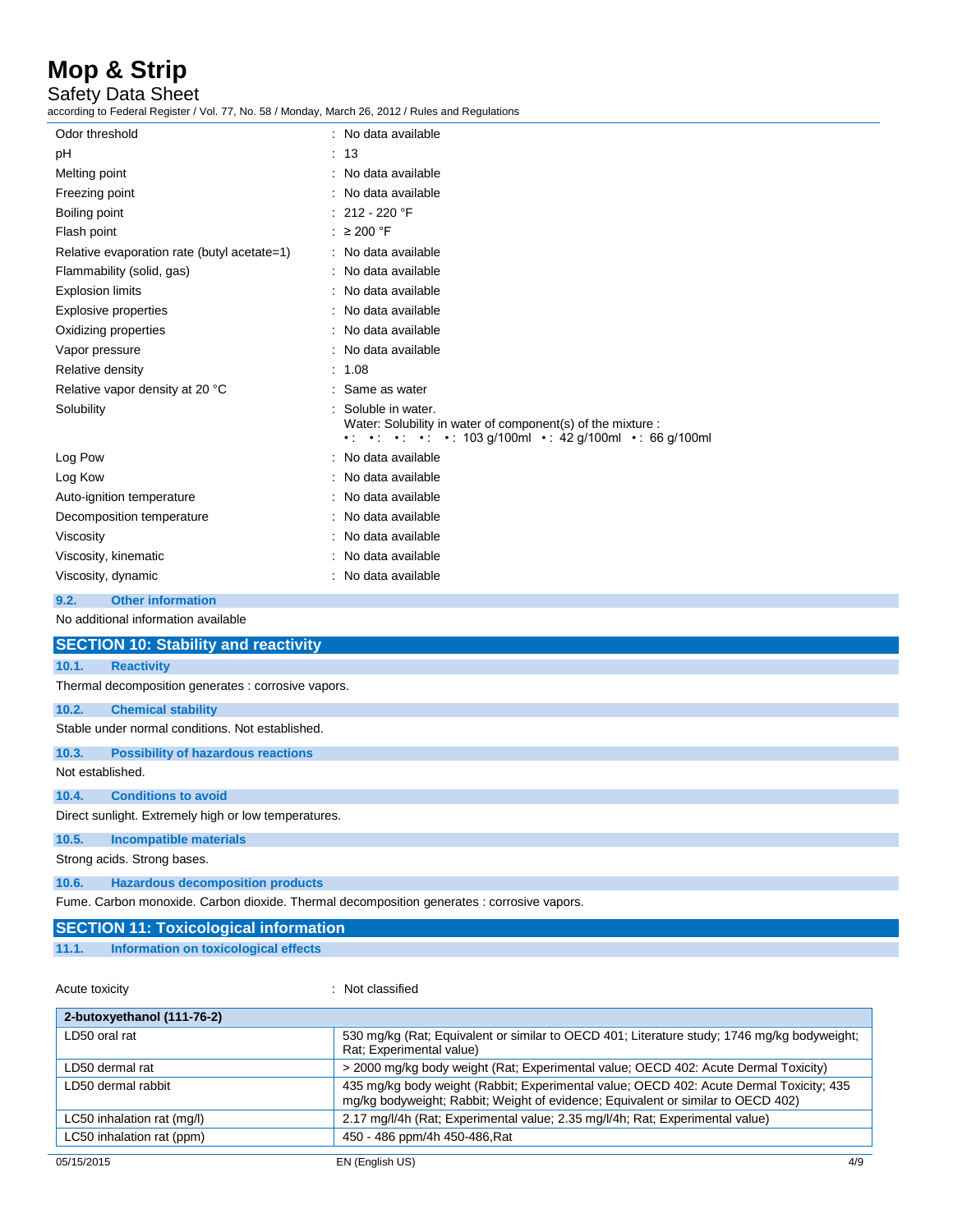Safety Data Sheet

according to Federal Register / Vol. 77, No. 58 / Monday, March 26, 2012 / Rules and Regulations

| 2-butoxyethanol (111-76-2)                                 |                                                                                  |
|------------------------------------------------------------|----------------------------------------------------------------------------------|
| ATE US (oral)                                              | 530.000 mg/kg body weight                                                        |
| ATE US (dermal)                                            | 435.000 mg/kg body weight                                                        |
| ATE US (gases)                                             | 450.000 ppmV/4h                                                                  |
| ATE US (vapors)                                            | 2.170 mg/l/4h                                                                    |
| ATE US (dust, mist)                                        | 2.170 mg/l/4h                                                                    |
| 2-aminoethanol (141-43-5)                                  |                                                                                  |
| LD50 oral rat                                              | 1720 mg/kg (Rat)                                                                 |
| LD50 dermal rabbit                                         | 1018 mg/kg (Rabbit)                                                              |
| ATE US (oral)                                              | 1720.000 mg/kg body weight                                                       |
| ATE US (dermal)                                            | 1018.000 mg/kg body weight                                                       |
| Skin corrosion/irritation<br>Serious eye damage/irritation | : Causes severe skin burns and eye damage.<br>pH: 13<br>Not classified<br>pH: 13 |
| Respiratory or skin sensitization                          | Not classified                                                                   |
| Germ cell mutagenicity                                     | Not classified                                                                   |
| Carcinogenicity                                            | Not classified                                                                   |
| 2-butoxyethanol (111-76-2)                                 |                                                                                  |
| IARC group                                                 | 3 - Not classifiable                                                             |
| Reproductive toxicity                                      | : Not classified                                                                 |
| Specific target organ toxicity (single exposure)           | Not classified                                                                   |
| Specific target organ toxicity (repeated<br>exposure)      | : Not classified                                                                 |
| Aspiration hazard                                          | Not classified                                                                   |
| Potential Adverse human health effects and<br>symptoms     | : Based on available data, the classification criteria are not met.              |

| <b>SECTION 12: Ecological information</b> |  |
|-------------------------------------------|--|
|-------------------------------------------|--|

**12.1. Toxicity**

| 2-butoxyethanol (111-76-2)    |                                                              |
|-------------------------------|--------------------------------------------------------------|
| LC50 fish 1                   | 116 ppm (96 h; Cyprinodon variegatus; Nominal concentration) |
| EC50 Daphnia 1                | 1700 mg/l (48 h; Daphnia sp.; Nominal concentration)         |
| LC50 fish 2                   | 1341 ppm (96 h; Lepomis macrochirus)                         |
| EC50 Daphnia 2                | 1720 mg/l (24 h; Daphnia magna)                              |
| TLM fish 1                    | 100 - 1000,96 h; Pisces                                      |
| TLM other aquatic organisms 1 | 100 - 1000,96 h                                              |
| Threshold limit algae 1       | 900 mg/l (168 h; Scenedesmus quadricauda)                    |
| Threshold limit algae 2       | 35 mg/l (192 h; Microcystis aeruginosa)                      |
| 2-aminoethanol (141-43-5)     |                                                              |
| $LC50$ fish 1                 | 150 mg/l 96 h; Salmo gairdneri (Oncorhynchus mykiss)         |
| EC50 Daphnia 1                | 140 mg/l (24 h; Daphnia magna)                               |
| LC50 fish 2                   | 329.16 mg/l (96 h; Lepomis macrochirus)                      |
| TLM fish 1                    | 100 - 1000,96 h; Pisces                                      |
| TLM other aquatic organisms 1 | 100 - 1000,96 h                                              |
| Threshold limit algae 1       | 0.97 mg/l (192 h; Scenedesmus quadricauda; Inhibitory)       |
| Threshold limit algae 2       | 35 mg/l (72 h; Algae)                                        |

| 12.2. | <b>Persistence and degradability</b> |                  |
|-------|--------------------------------------|------------------|
|       | Mop & Strip                          |                  |
|       | Persistence and degradability        | Not established. |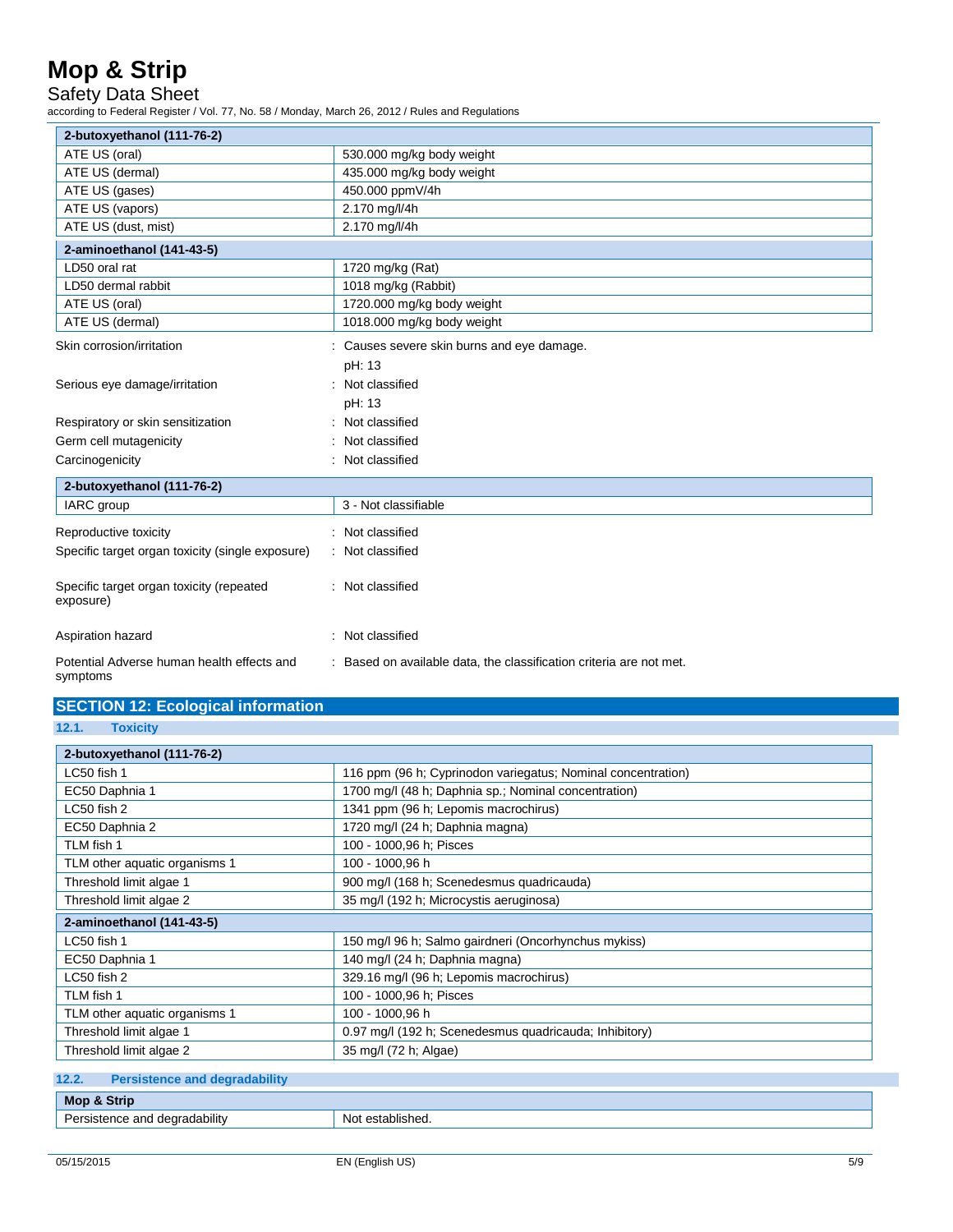### Safety Data Sheet

according to Federal Register / Vol. 77, No. 58 / Monday, March 26, 2012 / Rules and Regulations

| coluing to Federal Register / Vol. 77, No. 36 / Monday, March 26, 2012 / Rules and Regulations |                                                                                                                                                                                  |  |  |
|------------------------------------------------------------------------------------------------|----------------------------------------------------------------------------------------------------------------------------------------------------------------------------------|--|--|
| 2-butoxyethanol (111-76-2)<br>Persistence and degradability                                    |                                                                                                                                                                                  |  |  |
| Biochemical oxygen demand (BOD)                                                                | Readily biodegradable in water. Biodegradable in the soil. Photodegradation in the air.                                                                                          |  |  |
|                                                                                                | 0.71 g $O_2$ /g substance                                                                                                                                                        |  |  |
| Chemical oxygen demand (COD)                                                                   | 2.20 g O <sub>2</sub> /g substance                                                                                                                                               |  |  |
| ThOD                                                                                           | 2.305 g O <sub>2</sub> /g substance                                                                                                                                              |  |  |
| BOD (% of ThOD)                                                                                | 0.31 % ThOD                                                                                                                                                                      |  |  |
| 2-aminoethanol (141-43-5)                                                                      |                                                                                                                                                                                  |  |  |
| Persistence and degradability                                                                  | Readily biodegradable in water. Biodegradable in the soil.                                                                                                                       |  |  |
| Biochemical oxygen demand (BOD)                                                                | 0.80 g O <sub>2</sub> /g substance                                                                                                                                               |  |  |
| Chemical oxygen demand (COD)                                                                   | 1.34 g O <sub>2</sub> /g substance                                                                                                                                               |  |  |
| ThOD                                                                                           | 2.49 g O <sub>2</sub> /g substance                                                                                                                                               |  |  |
| BOD (% of ThOD)                                                                                | 0.32 % ThOD                                                                                                                                                                      |  |  |
| Sodium Hydroxide, conc=50%, aqueous solution (1310-73-2)                                       |                                                                                                                                                                                  |  |  |
| Persistence and degradability                                                                  | Biodegradability: not applicable. No (test)data on mobility of the components available.                                                                                         |  |  |
| 12.3.<br><b>Bioaccumulative potential</b>                                                      |                                                                                                                                                                                  |  |  |
| <b>Mop &amp; Strip</b>                                                                         |                                                                                                                                                                                  |  |  |
| Bioaccumulative potential                                                                      | Not established.                                                                                                                                                                 |  |  |
| 2-butoxyethanol (111-76-2)                                                                     |                                                                                                                                                                                  |  |  |
| Log Pow                                                                                        | 0.81 (Experimental value; BASF test; 25 °C)                                                                                                                                      |  |  |
| Bioaccumulative potential                                                                      | Low potential for bioaccumulation (Log Kow $<$ 4).                                                                                                                               |  |  |
| 2-aminoethanol (141-43-5)                                                                      |                                                                                                                                                                                  |  |  |
| Log Pow                                                                                        | $-1.91$                                                                                                                                                                          |  |  |
| Bioaccumulative potential                                                                      | Bioaccumulation: not applicable.                                                                                                                                                 |  |  |
| Sodium Hydroxide, conc=50%, aqueous solution (1310-73-2)                                       |                                                                                                                                                                                  |  |  |
| Bioaccumulative potential                                                                      | Does not contain bioaccumulative component(s).                                                                                                                                   |  |  |
| <b>Mobility in soil</b><br>12.4.                                                               |                                                                                                                                                                                  |  |  |
| 2-butoxyethanol (111-76-2)                                                                     |                                                                                                                                                                                  |  |  |
| Surface tension                                                                                | 0.027 N/m (25 °C)                                                                                                                                                                |  |  |
| 2-aminoethanol (141-43-5)                                                                      |                                                                                                                                                                                  |  |  |
| Surface tension                                                                                | $0.050$ N/m                                                                                                                                                                      |  |  |
| 12.5.<br><b>Other adverse effects</b>                                                          |                                                                                                                                                                                  |  |  |
| Effect on the global warming                                                                   | : No known ecological damage caused by this product.                                                                                                                             |  |  |
| Other information<br>: Avoid release to the environment.                                       |                                                                                                                                                                                  |  |  |
|                                                                                                |                                                                                                                                                                                  |  |  |
| <b>SECTION 13: Disposal considerations</b>                                                     |                                                                                                                                                                                  |  |  |
| 13.1.<br><b>Waste treatment methods</b>                                                        |                                                                                                                                                                                  |  |  |
| Waste disposal recommendations                                                                 | : Dispose in a safe manner in accordance with local/national regulations. Dispose of<br>contents/container in accordance with local/regional/national/international regulations. |  |  |
| Ecology - waste materials                                                                      | : Avoid release to the environment.                                                                                                                                              |  |  |
| <b>SECTION 14: Transport information</b>                                                       |                                                                                                                                                                                  |  |  |
| <b>Department of Transportation (DOT)</b>                                                      |                                                                                                                                                                                  |  |  |

| In accordance with DOT           |                                                                           |     |  |
|----------------------------------|---------------------------------------------------------------------------|-----|--|
| Transport document description   | : NA1760 Compounds, cleaning liquid (Contains Potassium Hydroxide), 8, II |     |  |
| UN-No.(DOT)                      | : NA1760                                                                  |     |  |
| Proper Shipping Name (DOT)       | : Compounds, cleaning liquid                                              |     |  |
|                                  | Contains Potassium Hydroxide                                              |     |  |
| Transport hazard class(es) (DOT) | $\div$ 8 - Class 8 - Corrosive material 49 CFR 173.136                    |     |  |
| 05/15/2015                       | EN (English US)                                                           | 6/9 |  |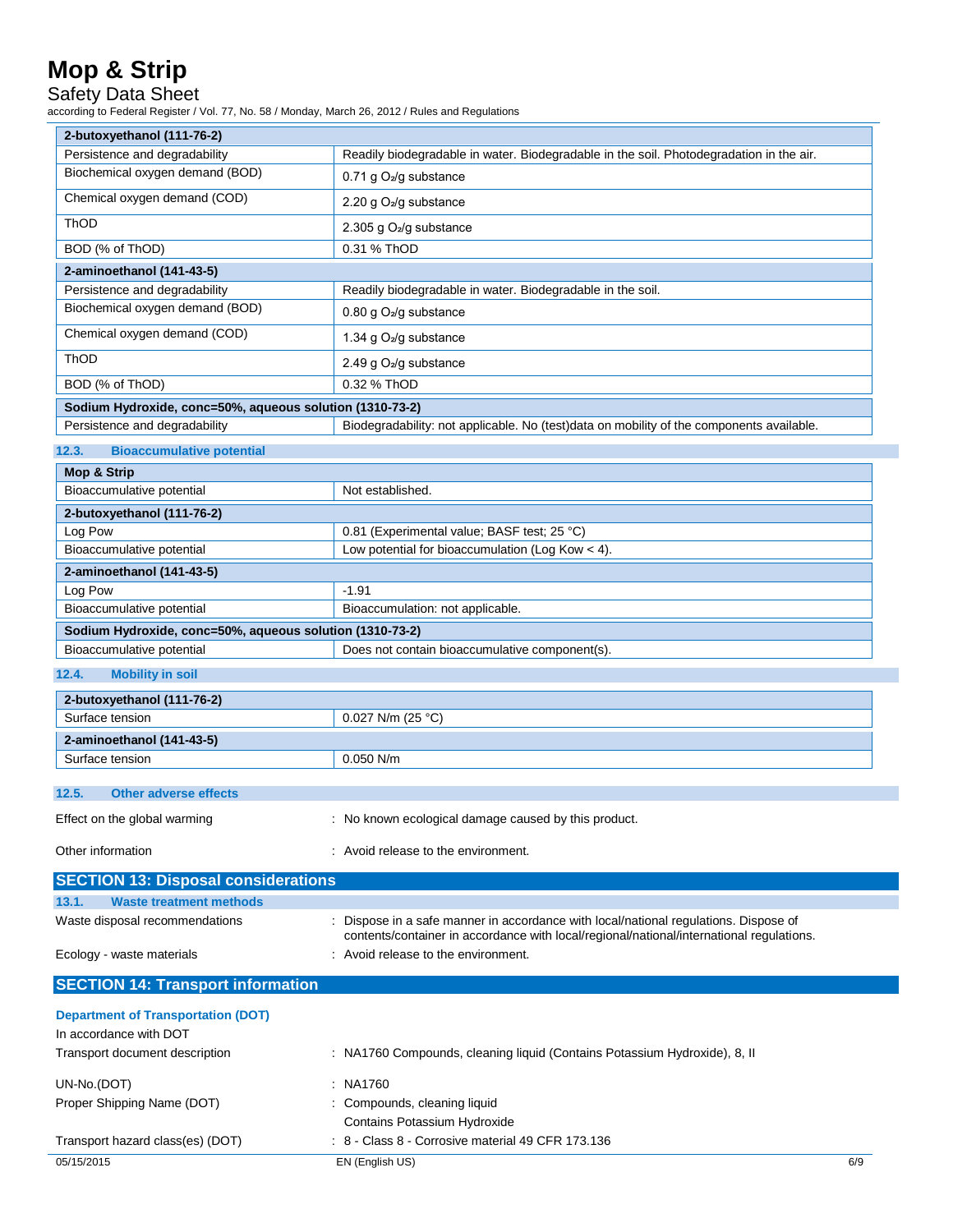Safety Data Sheet

according to Federal Register / Vol. 77, No. 58 / Monday, March 26, 2012 / Rules and Regulations

Hazard labels (DOT)  $\qquad \qquad$  : 8 - Corrosive Packing group (DOT) **in the case of the Contract Contract Contract Contract Contract Contract Contract Contract Contract Contract Contract Contract Contract Contract Contract Contract Contract Contract Contract Contract Co** DOT Packaging Non Bulk (49 CFR 173.xxx) : 202 DOT Packaging Bulk (49 CFR 173.xxx) : 242 DOT Symbols **EXECUTE:** D - Proper shipping name for domestic use only, or to and from Canada, G - Identifies PSN requiring a technical name DOT Special Provisions (49 CFR 172.102) : B2 - MC 300, MC 301, MC 302, MC 303, MC 305, and MC 306 and DOT 406 cargo tanks are not authorized. IB2 - Authorized IBCs: Metal (31A, 31B and 31N); Rigid plastics (31H1 and 31H2); Composite (31HZ1). Additional Requirement: Only liquids with a vapor pressure less than or equal to 110 kPa at 50 C (1.1 bar at 122 F), or 130 kPa at 55 C (1.3 bar at 131 F) are authorized. N37 - This material may be shipped in an integrally-lined fiber drum (1G) which meets the general packaging requirements of subpart B of part 173 of this subchapter, the requirements of part 178 of this subchapter at the packing group assigned for the material and to any other special provisions of column 7 of the 172.101 table. T11 - 6 178.274(d)(2) Normal............. 178.275(d)(3) TP2 - a. The maximum degree of filling must not exceed the degree of filling determined by the following: (image) Where: tr is the maximum mean bulk temperature during transport, tf is the temperature in degrees celsius of the liquid during filling, and a is the mean coefficient of cubical expansion of the liquid between the mean temperature of the liquid during filling (tf) and the maximum mean bulk temperature during transportation (tr) both in degrees celsius. b. For liquids transported under ambient conditions may be calculated using the formula: (image) Where: d15 and d50 are the densities (in units of mass per unit volume) of the liquid at 15 C (59 F) and 50 C (122 F), respectively. TP27 - A portable tank having a minimum test pressure of 4 bar (400 kPa) may be used provided the calculated test pressure is 4 bar or less based on the MAWP of the hazardous material, as defined in 178.275 of this subchapter, where the test pressure is 1.5 times the MAWP. DOT Packaging Exceptions (49 CFR 173.xxx) : 154 DOT Quantity Limitations Passenger aircraft/rail : 1 L (49 CFR 173.27) DOT Quantity Limitations Cargo aircraft only (49 : 30 L CFR 175.75) DOT Vessel Stowage Location : B - (i) The material may be stowed "on deck" or "under deck" on a cargo vessel and on a passenger vessel carrying a number of passengers limited to not more than the larger of 25 passengers, or one passenger per each 3 m of overall vessel length; and (ii) ''On deck only'' on passenger vessels in which the number of passengers specified in paragraph (k)(2)(i) of this section is exceeded. DOT Vessel Stowage Other : 40 - Stow "clear of living quarters" **Additional information** Other information **intervalse in the contract of the Contract Studies** : No supplementary information available. **ADR** No additional information available

#### **Transport by sea**

No additional information available

#### **Air transport**

No additional information available

| <b>SECTION 15: Regulatory information</b>                                 |
|---------------------------------------------------------------------------|
|                                                                           |
| 15.1. US Federal regulations                                              |
| 2-butoxyethanol (111-76-2)                                                |
| Listed on the United States TSCA (Toxic Substances Control Act) inventory |
| 2-aminoethanol (141-43-5)                                                 |
| Listed on the United States TSCA (Toxic Substances Control Act) inventory |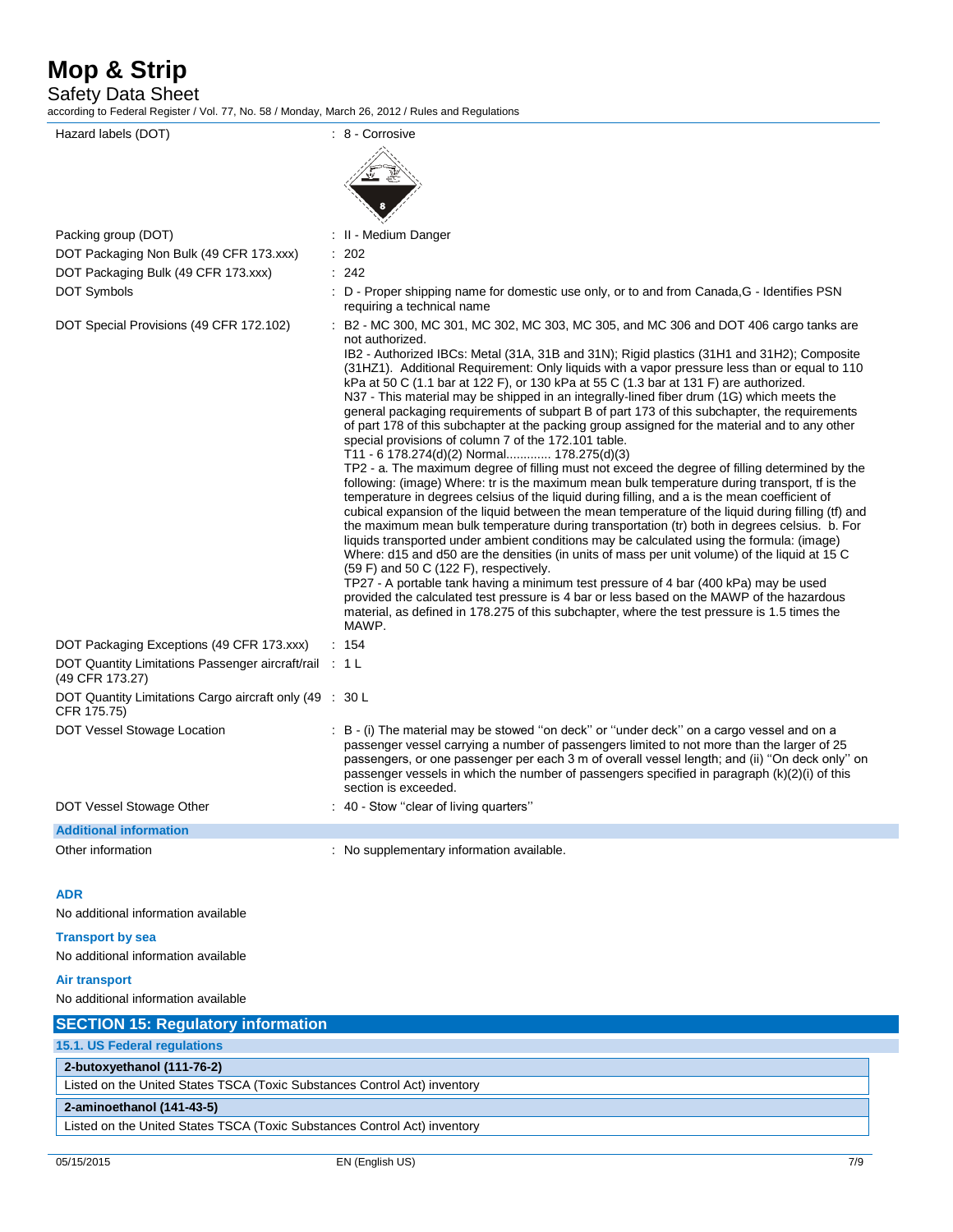### Safety Data Sheet

L.

| ccording to Federal Register / Vol. 77, No. 58 / Monday, March 26, 2012 / Rules and Regulations                               |              |                                               |
|-------------------------------------------------------------------------------------------------------------------------------|--------------|-----------------------------------------------|
| Sodium Hydroxide, conc=50%, aqueous solution (1310-73-2)                                                                      |              |                                               |
| Listed on the United States TSCA (Toxic Substances Control Act) inventory<br>Not listed on the United States SARA Section 313 |              |                                               |
| RQ (Reportable quantity, section 304 of EPA's<br>List of Lists)                                                               | 1000 lb      |                                               |
|                                                                                                                               |              |                                               |
| 15.2. International regulations                                                                                               |              |                                               |
| <b>CANADA</b><br>No additional information available                                                                          |              |                                               |
| <b>EU-Regulations</b><br>No additional information available                                                                  |              |                                               |
| Classification according to Regulation (EC) No. 1272/2008 [CLP]<br>No additional information available                        |              |                                               |
| Classification according to Directive 67/548/EEC [DSD] or 1999/45/EC [DPD]<br>Not classified                                  |              |                                               |
| <b>National regulations</b><br>No additional information available                                                            |              |                                               |
| 15.3. US State regulations                                                                                                    |              |                                               |
| No additional information available                                                                                           |              |                                               |
|                                                                                                                               |              |                                               |
| <b>SECTION 16: Other information</b>                                                                                          |              |                                               |
| Revision date                                                                                                                 | : 04/15/2015 |                                               |
| Other information                                                                                                             | : None.      |                                               |
| Full text of H-phrases:                                                                                                       |              |                                               |
| Acute Tox. 2 (Inhalation:gas)                                                                                                 |              | Acute toxicity (inhalation:gas) Category 2    |
| Acute Tox. 3 (Dermal)                                                                                                         |              | Acute toxicity (dermal) Category 3            |
| Acute Tox. 4 (Dermal)                                                                                                         |              | Acute toxicity (dermal) Category 4            |
| Acute Tox. 4 (Oral)                                                                                                           |              | Acute toxicity (oral) Category 4              |
| Eye Irrit. 2A                                                                                                                 |              | Serious eye damage/eye irritation Category 2A |
| Flam. Lig. 4                                                                                                                  |              | Flammable liquids Category 4                  |
| Skin Corr. 1A                                                                                                                 |              | Skin corrosion/irritation Category 1A         |
| Skin Corr. 1B                                                                                                                 |              | Skin corrosion/irritation Category 1B         |

| HMIS III Rating            |                                                                                                                                                                                                                                                      |
|----------------------------|------------------------------------------------------------------------------------------------------------------------------------------------------------------------------------------------------------------------------------------------------|
| Health                     | : 2 Moderate Hazard - Temporary or minor injury may occur                                                                                                                                                                                            |
| Flammability               | : 0 Minimal Hazard - Materials that will not burn                                                                                                                                                                                                    |
| Physical                   | : 1 Slight Hazard - Materials that are normally stable but can become unstable (self-react) at high<br>temperatures and pressures. Materials may react non-violently with water or undergo<br>hazardous polymerization in the absence of inhibitors. |
| <b>Personal Protection</b> | : B                                                                                                                                                                                                                                                  |
|                            | B - Safety glasses, Gloves                                                                                                                                                                                                                           |
| SDS US (GHS HazCom 2012)   |                                                                                                                                                                                                                                                      |
| 05/15/2015                 | 8/9<br>EN (English US)                                                                                                                                                                                                                               |

Toxic in contact with skin

------ Skin Irrit. 2 Skin corrosion/irritation Category 2

------ H314 Causes severe skin burns and eye damage

H312 Harmful in contact with skin

------ H227 Combustible liquid ------ H302 Harmful if swallowed

------ H315 Causes skin irritation ------ H319 Causes serious eye irritation

H330 **Fatal if inhaled**